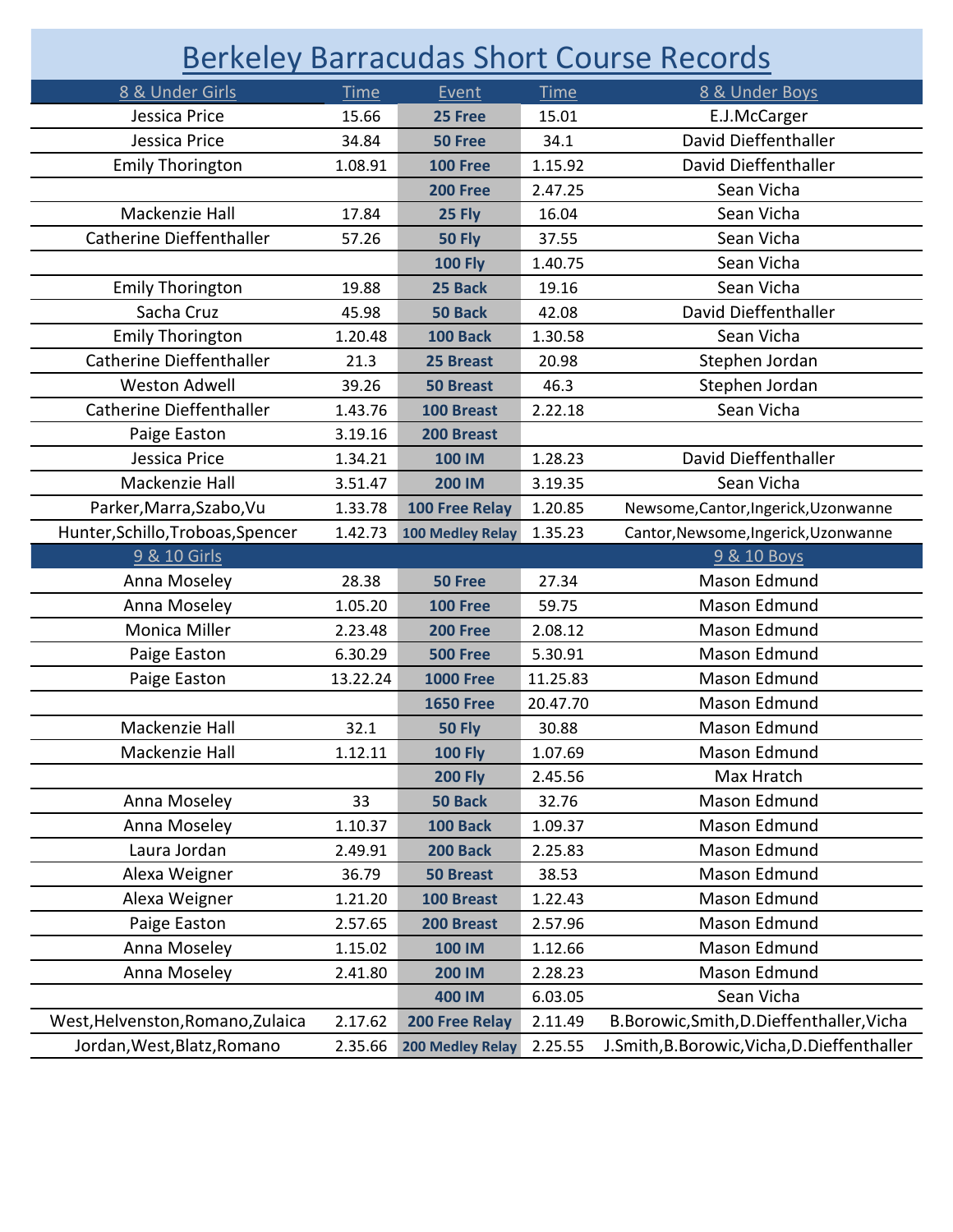| 11 & 12 Girls                           |          |                         |          | 11 & 12 Boys                                |
|-----------------------------------------|----------|-------------------------|----------|---------------------------------------------|
| Anna Sussman                            | 25.75    | 50 Free                 | 24.08    | Logan Ingerick                              |
| <b>Bella Destrade</b>                   | 57.97    | <b>100 Free</b>         | 51.65    | Logan Ingerick                              |
| Monica Miller                           | 2.04.53  | <b>200 Free</b>         | 1.53.38  | Logan Ingerick                              |
| <b>Elliot Easton</b>                    | 5.23.68  | <b>500 Free</b>         | 05:08.8  | Logan Ingerick                              |
| Monica Miller                           | 11.03.87 | <b>1000 Free</b>        | 10.35.53 | Mason Edmund                                |
| Monica Miller                           | 19.32.25 | <b>1650 Free</b>        | 18.32.09 | Mason Edmund                                |
| Anna Sussman                            | 28.76    | <b>50 Fly</b>           | 26.82    | Logan Ingerick                              |
| Mackenzie Hall                          | 1.02.30  | <b>100 Fly</b>          | 59.93    | Logan Ingerick                              |
| Monica Miller                           | 2.16.62  | <b>200 Fly</b>          | 2.16.35  | Logan Ingerick                              |
| Sarah Holmes                            | 30.06    | <b>50 Back</b>          | 28.15    | Logan Ingerick                              |
| Anna Moseley                            | 1.03.83  | <b>100 Back</b>         | 59.81    | Mason Edmund                                |
| Anna Moseley                            | 2.16.97  | 200 Back                | 2.06.62  | Logan Ingerick                              |
| Sarah Holmes                            | 32.46    | <b>50 Breast</b>        | 29.4     | Christopher Dieffenthaller                  |
| Sarah Holmes                            | 1.10.73  | 100 Breast              | 1.04.33  | Christopher Dieffenthaller                  |
| Sarah Holmes                            | 2.36.65  | 200 Breast              | 2.23.92  | Christopher Dieffenthaller                  |
| Anna Moseley                            | 1.06.7   | <b>100 IM</b>           | 1.00.74  | Logan Ingerick                              |
| Sarah Holmes                            | 2.20.82  | <b>200 IM</b>           | 2.08.29  | Christopher Dieffenthaller                  |
| Monica Miller                           | 5.03.45  | 400 IM                  | 4.44.68  | Mason Edmund                                |
| S.Holmes, P.Easton, Destrade, Sussman   | 1.47.72  | 200 Free Relay          | 1.50.72  | Nally, Tanner, Balagtas-Milner, Hatoum      |
| S.Holmes, P.Easton, Destrade, Sussman   | 3.57.55  | <b>400 Free Relay</b>   | 4.11.16  | Tanner, Nally, Balagtas-Milner, Hatoum      |
| Mosley, P.Easton, S.Holmes, Sussman     | 2.01.51  | 200 Medley Relay        | 2.09.52  | J.Smith, D.Cardosi, Vicha, B.Borowiec       |
| Mosley, P.Easton, S.Holmes, Sussman     | 4.24.88  | <b>400 Medley Relay</b> | 4.56.63  | Milner Balagtas, Hatoum, Nally, Tanner      |
| 13 & 14 Girls                           |          |                         |          | 13 & 14 Boys                                |
| Sarah Kirkwood                          | 24.21    | 50 Free                 | 21.66    | Logan Ingerick                              |
| Sarah Kirkwood                          | 52.92    | <b>100 Free</b>         | 47.04    | Logan Ingerick                              |
| Gabby Donahue                           | 1.55.49  | <b>200 Free</b>         | 1.43.08  | Logan Ingerick                              |
| Isabella Dieffenthaller                 | 5.10.28  | <b>500 Free</b>         | 4.40.33  | Logan Ingerick                              |
| Abigail Forman                          | 10.46.87 | <b>1000 Free</b>        | 09:49.3  | Logan Ingerick                              |
| Abigail Forman                          | 18.32.84 | <b>1650 Free</b>        | 16.46.62 | Logan Ingerick                              |
| Mackenzie Hall                          | 58.68    | <b>100 Fly</b>          | 53.01    | Logan Ingerick                              |
| Mackenzie Hall                          | 2.14.46  | <b>200 Fly</b>          | 1.58.50  | Christopher Dieffenthaller                  |
| Gabriela Donahue                        | 57.41    | 100 Back                | 55.52    | Logan Ingerick                              |
| Sarah Holmes                            | 2.16.27  | 200 Back                | 2.02.24  | Logan Ingerick                              |
| Gabriela Donahue                        | 1.06.06  | 100 Breast              | 59.51    | Christopher Dieffenthaller                  |
| <b>Allison Holmes</b>                   | 2.26.53  | 200 Breast              | 2.08.76  | Christopher Dieffenthaller                  |
| Paige Easton                            | 2.13.93  | <b>200 IM</b>           | 1.55.42  | Logan Ingerick                              |
| Paige Easton                            | 4.40.23  | 400 IM                  | 4.11.02  | Christopher Dieffenthaller                  |
| Diffenthaller, Easton, Baranov, Jones   | 1.40.61  | <b>200 Free Relay</b>   | 1.33.32  | Ingerick, Smith, Johsnson, C Dieffenthaller |
| P.Easton, Diffenthaller, Baranov, Jones | 3.46.47  | <b>400 Free Relay</b>   | 3.21.27  | Ingerick, Smith, Johsnson, C Dieffenthaller |
| Jones, Baranov, Easton, Dieffenthaller  | 1.51.34  | <b>200 Medley Relay</b> | 1.42.81  | Ingerick, C Dieffenthaller, Smith, Johsnson |
| Jones, Baranov, Easton, Dieffenthaller  | 4.12.09  | <b>400 Medley Relay</b> | 3.44.39  | Ingerick, C Dieffenthaller, Smith, Johsnson |
| Easton, Daley, S. Holmes, Ordetx        | 8.11.29  | 800 Free Relay          |          |                                             |